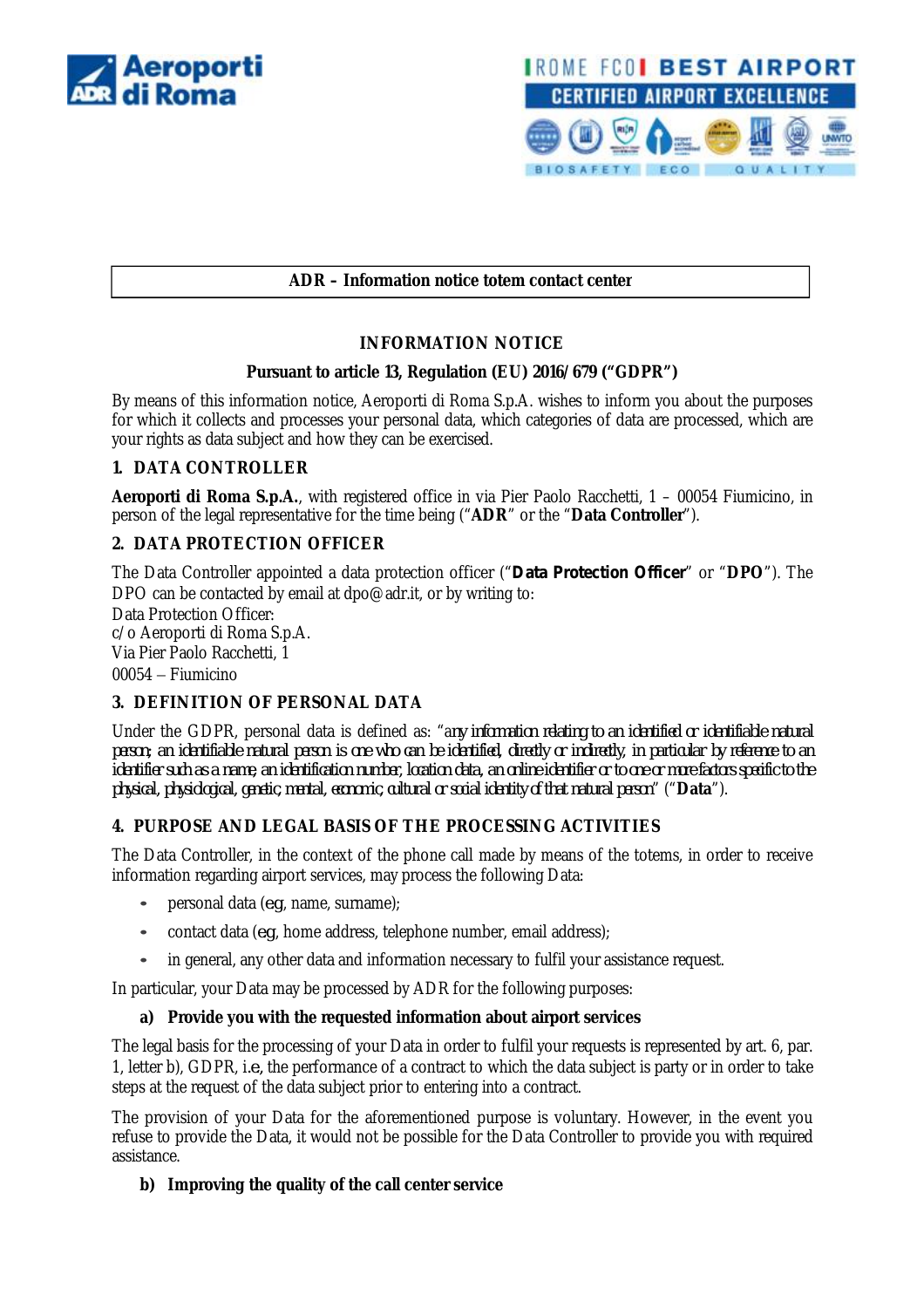

In order to guarantee and improve the quality of the call center service, ADR, may record the phone calls you may direct to ADR's phone assistance. The processing of your Data for this purpose is carried out on the basis of the legitimate interest of the Data Controller pursuant to art. 6, par.1, letter f), GDPR.

The provision of your Data for such purpose is voluntary and you may object to the processing of your Data by notifying the operator directly during the call or by terminating the communication, in which case the processing will be interrupted immediately and, in any case, by objecting in writing pursuant to par. 7 of this information notice.

In any event, the Data Controller is committed to ensure that the information collected and processed is appropriate for the purposes as described above, and that this does not involve an invasion of your privacy.

## **5. COMMUNICATION OF DATA TO THIRD PARTIES**

ADR may communicate your Data to third parties it engages for the performance of organisational and/or technical support activities, such as AdR Tel S.p.A. which is in charge of the call center service.

These subjects have been specifically appointed by the Data Controller as Data Processors pursuant to art. 28, GDPR, and have received specific instructions from the Data Controller in order to ensure compliance with the GDPR.

The list of Data Processors up to date can be requested by writing to [dpo@adr.it](mailto:dpo@adr.it) or to the following address: Via Pier Paolo Racchetti, 1 00054 Fiumicino (RM).

In addiction the Data Controller may communicate your Data to subjects to whom disclosure is required by law. These entities will carry out their respective processing activities as independent data controllers.

In any case, your data will not be disseminated.

#### **6. APPLICABLE RETENTION PERIOD**

The Data Controller will process your Data for the time strictly necessary to achieve the purposes indicated and described in paragraph 2.

Subsequently, the Data may be stored in a way that guarantees confidentiality for the applicable retention period provided by the law.

With specific reference to the recordings of calls for the purposes set forth in paragraph 4, letter b) above, Data may be stored for no longer than 6 months from the time of the phone call and/or your assistance requests has been handled by the Data Controller.

#### **7. YOUR RICHTS AS DATA SUBJECT**

At any point, while the Data Controller is in possession of or processes your Data, you, the data subject, have the following rights:

- $\frac{Right\ of\ access}{The\ use\ of\ the\ right\ to\ obtain\ confirmation\ as\ to\ whether\ or\ not\ your\ personal\ }$ data is being processed, and, where that is the case, the right to access to the personal data and to receive any information regarding the processing activities;
- Right of rectification you have the right to obtain without undue delay the rectification of your personal data, should it be inaccurate or incomplete;
- Right to erasure in certain circumstances, you have the right to obtain the erasure of your personal data from our records;
- Right to restriction on processing provided that certain conditions apply, you have the right to obtain restriction of the processing of your personal data;
- Right of portability you have the right to have your personal data we hold transmitted to another data controller;